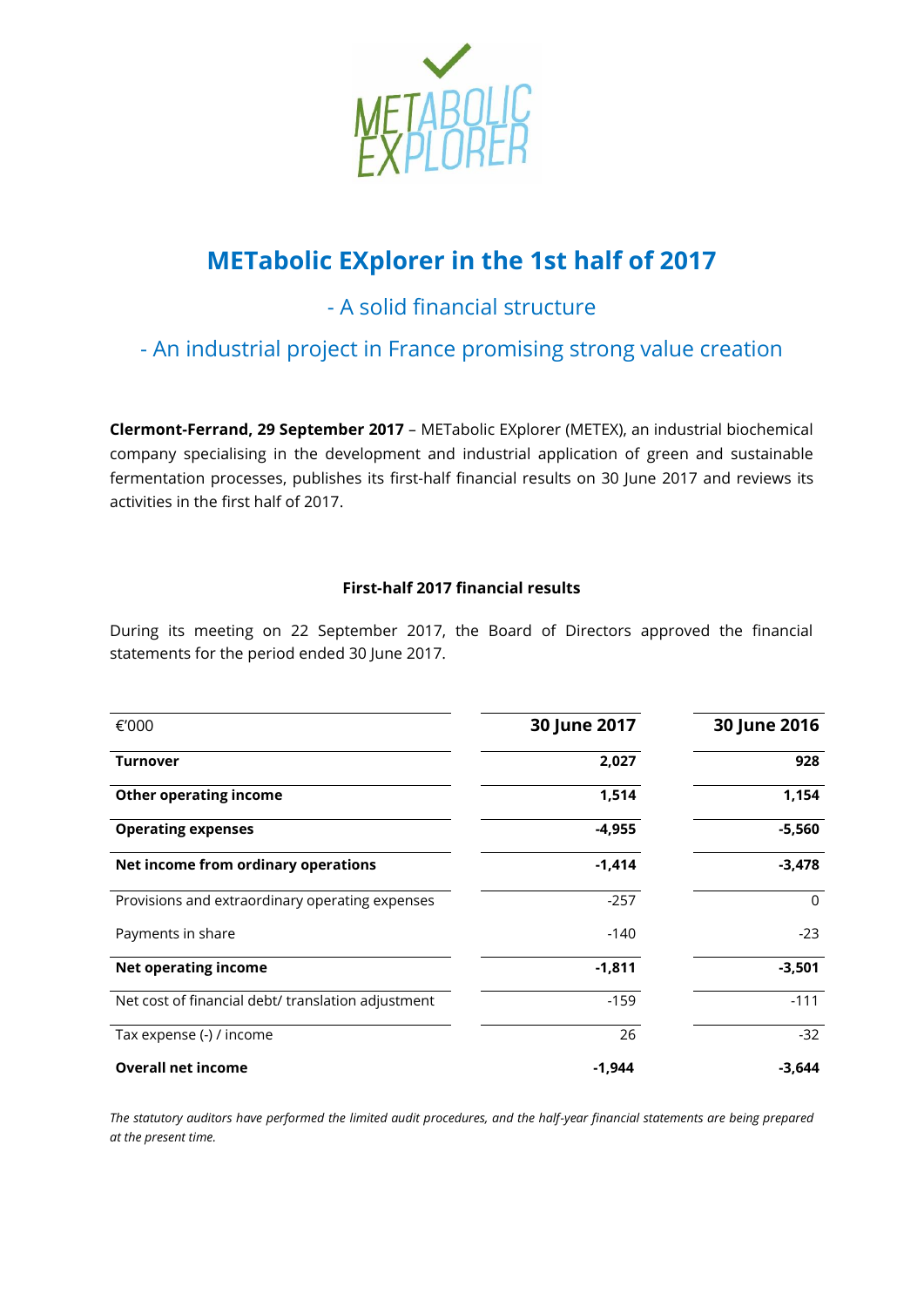In the first half of the year, METabolic EXplorer posted net sales of nearly €2.0 million (*compared with €0.9 million at the end of the first six months of 2016)*. These sales consist of:

- revenues received under the agreement with the Finnish group UPM for development of a process for making MPG from second-generation cellulosic sugars, and
- revenues from a technology transfer service agreement with Evonik on the sale of L-methionine/inoLa™ technology in November 2016.

At 30 June 2017, the company's gross cash position under IFRS standards stood at €39.2 million (compared with €41.8 million at 31 December 2016), and the net cash position was €32.7 million (compared with €34.9 million at 31 December 2016). This amount includes a €0.5 million payment corresponding to a step grant received from *Bio Based Industries Joint Undertaking<sup>1</sup>* as part of the collaborative project "Valchem" for the MPG development process.

An amount of €1.5 million, corresponding to the refund of the research tax credit (*CIR*) minus the corporate tax payment due for fiscal year 2016, was received at the beginning of July and is not included in the cash position at 30 June 2017.

### **Project for the construction of a PDO/AB production plant**

On 12 May, the Company presented its new strategic development plan. It is based on the industrial application of its most advanced process, which is to be achieved by launching a project to construct a plant for the production of propanediol (PDO) and butyric acid (BA).

During the first half of the year, METEX focused efforts on assessing the feasibility of constructing its own plant on an existing industrial site in France.

As announced in July, METEX signed an agreement with TOTAL Développement Régional (TDR) on 30 June 2017 for the preliminary engineering studies required to construct a PDO/BA production facility on TOTAL's Carling Saint-Avold site in Moselle (Greater East Region). Under this agreement, METEX will carry out the studies for the construction and financing of a plant on the Carling site, while TOTAL will provide the necessary land and utilities on competitive terms as well as secure the support of all stakeholders for the revitalisation of the Carling/Saint-Avold platform.

The Company is now totally focused on this construction project, with the preliminary engineering studies and the arrangement of suitable financing now underway.

**.** 

<sup>1</sup> *BBI-JU: a new, €3.7 billion public-private partnership between the European Union and the Bio-based Industries Consortium (BIC) aimed at increasing investment in the development of a sustainable bio-based industry sector in Europe.*